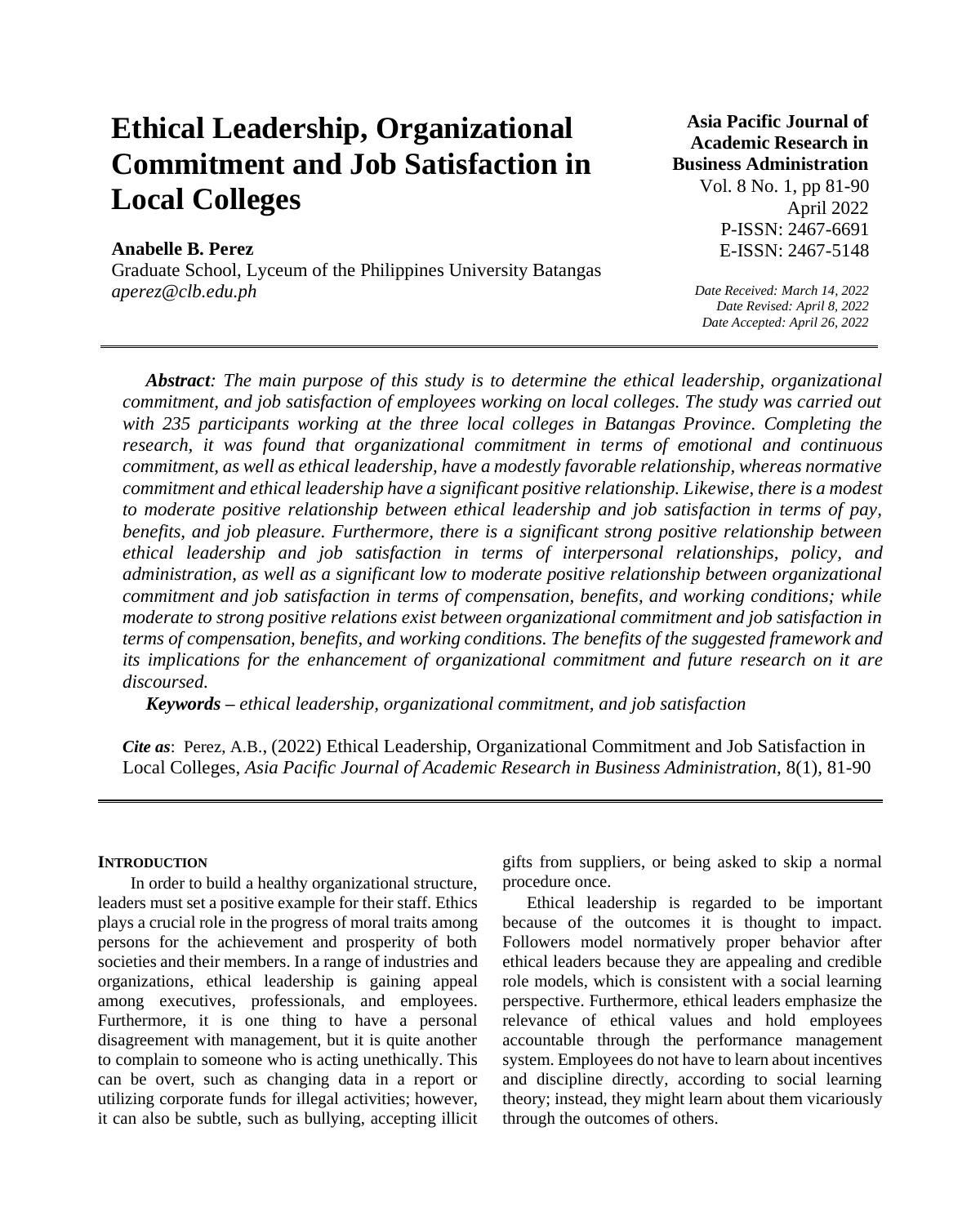As a result, it is believed that ethical leaders can have a major impact on ethical behavior, such as employee decision-making and monotonous and unproductive behaviors, through modeling and vicarious learning processes. Employees will judge ethical leaders based on their social etiquette; thus they must be able to influence both positive and negative behavior.

What is culturally judged wrong or right, good, or evil [1], and what characteristics make up an ethical and virtuous lifestyle [2]. Leaders can influence and lead their employees, but those who are not ethical, honest, and reliable have a hard time maintaining them [3].

Managerial abuse of power is a sad truth, since studies reveal that managers are responsible for 60% of workplace wrongdoing. A poor work environment is more probable in organizations with unscrupulous leadership. Leaders that are willing to accept bribes, distort sales figures, or use data to manipulate employees or business associates for personal or financial gain will treat their personnel with contempt and bullying. Many companies' present goal is to constantly repopulate the company with like-minded people without poisonous mentalities, which can create a toxic culture. Worse, recruiting for cultural fit can be used as a cover for discrimination, resulting to further ethical and legal consequences.

Similarly, in today's economic climate, morally ambiguous corporate actions have resulted in a higher demand for ethical leadership, and it has become a more researched area [4]. A dedication to ethical values and objectives, as well as the dignity and rights of others, characterizes ethical leadership. It must deal with, among other things, trust, honesty, consideration, charisma, and fairness.

Organizational commitment is a psychological perspective on a member's relationship to the organization for which he or she works. Organizational commitment is critical in determining whether an employee will stay with the company for a long time and work tirelessly to achieve the company's goals.

In all types of businesses, organizational dedication and job satisfaction are necessary. Because leaders have the power and ability to lead and influence others, they have an impact on their mood (morale), motivation, performance, and behaviors. Because government personnel are accountable to the public, they must carry out their duties with the utmost responsibility, integrity, competence, and loyalty, as well as act with patriotism and fairness, live modestly, and put the public good

ahead of personal gain. This ethical behavior is governed by the relevant parts of Republic Act No. 6713, generally known as the "Code of Conduct and Ethical Standards for Public Officials and Employees."

Job satisfaction refers to a person's sense of accomplishment at work, which acts as a drive to keep working. It is about job fulfillment, not self-satisfaction, happiness, or contentment. It also refers to a person's whole working connection with the company for which he gets paid. The simple experience of accomplishing any goal or objective is known as fulfilment. Hoppock [5] defines any combination of psychological, physiological, and environmental conditions that cause a person to honestly claim one is satisfied with the job as any combination of psychological, physiological, and environmental conditions that cause a person to honestly claim he is satisfied with the job.

A number of factors might influence employee job satisfaction and feelings about the organization's commitment. However, one of the most important elements is managerial leadership behavior. According to Siegal and Lance [6] employment satisfaction is an emotional response defining the degree to which people like their job. Work plays an important role in almost everyone's life. Professional development accounts for roughly 70% of all human developmental tasks, therefore adults spend virtually all their waking hours at work.

As a result, it is critical that people are satisfied with their jobs; otherwise, frustration, anger, and, in rare situations, despair may result. The need for a sense of fulfillment and the anticipation that the job would be interesting, demanding, and personally rewarding reflect perceived job satisfaction.

Job happiness is also a success indicator in career development initiatives. Inventory is fantastic, first-rate manufacturing lines are excellent, and cash-equivalent assets can make financial statements hum, but a company's most important asset. That is, provided, that the team is well-oiled, fine-tuned, high-performing, and highly satisfied. While job security, good salaries, and benefits are not easy to come by, they go a long way toward ensuring that people whistle while they work.

According to the research, pervasive leadership and ethical failings were documented in some of the most long-standing and financially lucrative corporate enterprises. Many well-educated and successful firms and individuals have faced difficulties and disputes because of a lack of ethical leadership. At this point, the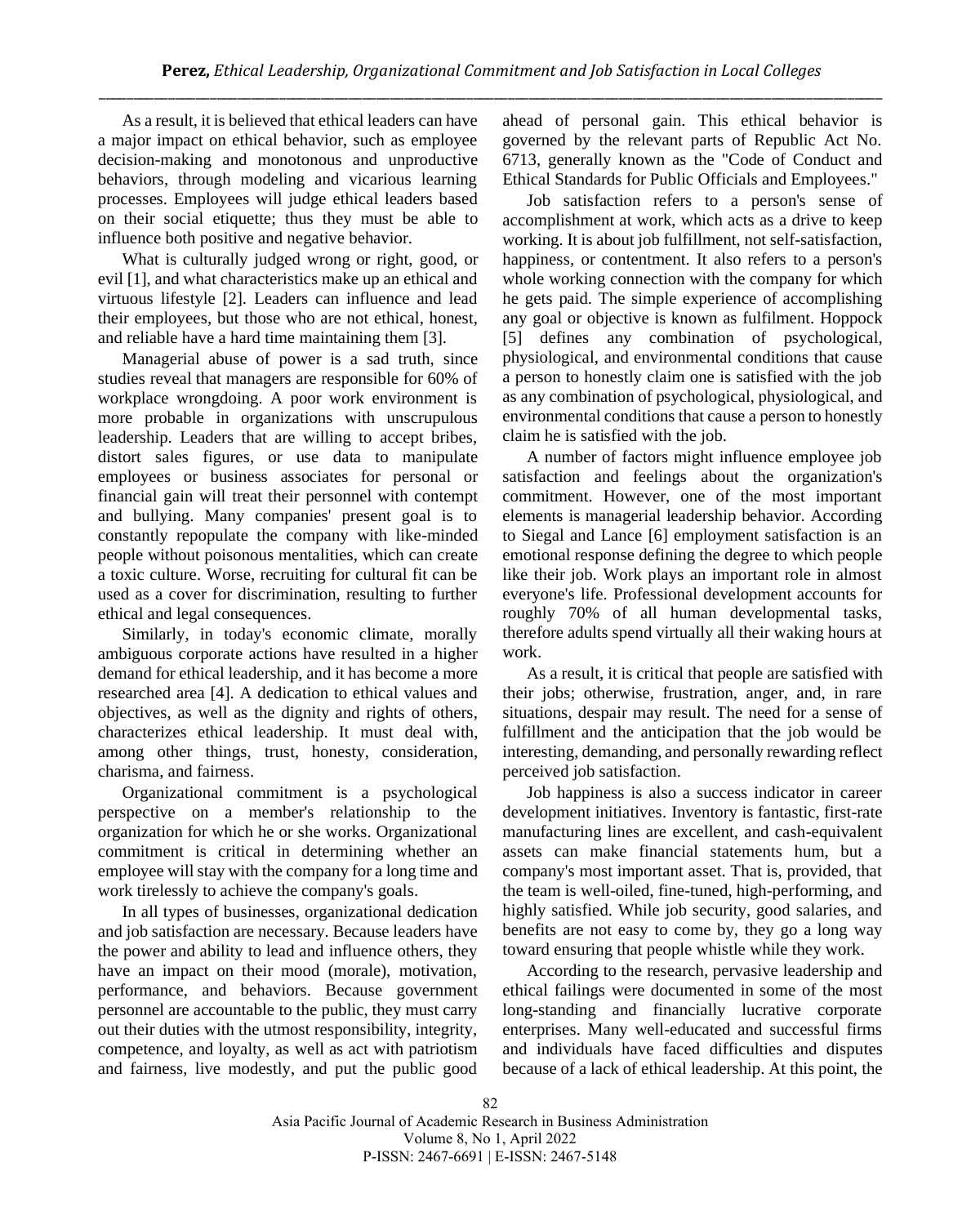researcher wishes to pursue a study on ethical leadership to gain a deeper knowledge of how this type of leadership influences organizational commitment and job satisfaction among the employees. Similarly, the researcher seeks to know how ethical leadership at local government colleges influences work satisfaction and organizational commitment.

#### **OBJECTIVES OF THE STUDY**

This study examined the relationship among ethical leadership, organizational commitment, and work satisfaction in local colleges. Specifically, it determined ethical leadership concerning communicational ethical leadership, behavioural ethical leadership, ethical decision making and ethical climate leadership; evaluated organizational commitment in terms of affective, normative and continuance; determined job satisfaction in terms of compensation, benefits, working conditions, interpersonal relationships, and policy & administration; examined the major relationships between organizational commitment, employee job satisfaction, and ethical leadership of employees; tested the significant difference in responses on ethical leadership, organizational commitment, and job satisfaction when grouped according to demographic variables; and developed a framework for fostering high levels of organizational commitment.

## **MATERIALS AND METHODS**

#### **Research Design**

The researcher used the descriptive research approach to accomplish the goals. This was used because this provides a snapshot of the situation that can be used to evaluate employee's organizational commitment.

#### **Participants of the study**

The study's participants were 340 employees (both teaching and non-teaching) from local colleges. Only 235 surveys were able to be recovered and analyzed.

## **Research Instrument**

The survey approach was employed as a survey research tool. There were four sections to the survey questionnaire. The first component of the survey consisted of seven questions concerning employee demographics, including age, sex, marital status, educational attainment, job status, length of service, and salary. In the second segment, an adopted questionnaire from Yilmaz [7] was utilized to assess ethical leadership. Communicational Ethical Leadership (15 questions) was one of the four sub-variables, 9 questions about Behavioral ethical leadership. Ethical Decision Making is broken down into nine questions, while 4 Ethical Climate Leadership is broken down into eleven questions. The calculated alpha internal stability variable was 0. 95 for communicational ethic, 0.90 for behavioral ethic, 0.94 for ethic in decision making and 0.92 for ethical climate.

Similarly, three components were discovered in determining organizational commitment: Affective, Normative, and Continuance, each with seven questions [8]. Reliability is calculated using Cronbach's Alpha, Composite Reliability (CR), and Average Variance Extracted (AVE) factors. Cronbach's alpha and PLSbased CR values are greater than 0.70 for all metrics, while AVE values are greater than 0.50. The final segment was dedicated to determining employee job satisfaction. The questionnaire was adapted from the Lyceum Human Resource Job Satisfaction Survey, with minor changes made to correspond with the requirements of the local colleges. The questionnaire was divided into sections: compensation (5 questions), benefits (6 questions), and working conditions (9 questions), Interpersonal Relationships, which has ten questions, and Policy and Administration, which also has ten questions.

The scoring system was created using the Likert scale such as 1 – strongly disagree to 4 strongly agree.

# **Data Gathering Procedure**

The researcher created the questionnaire online using Google Forms after the questionnaire was approved. The researcher discreetly transmitted the link to the survey questionnaire created by the respondent's social media account and/or email account. One month was set up for the distribution and collection of survey questionnaires

#### **Data Analysis**

 The data were tallied, encoded, and analyzed using descriptive analysis. The relationship between leadership, organizational commitment, and work satisfaction was investigated using different correlations in the current study. ANOVA was used to evaluate if there was a significant difference in ethical leadership, organizational commitment, and job satisfaction when groups were constructed based on demographic data. Factor analysis was used in data reduction that allows ideas that are difficult to quantify directly. Factor analysis produces easy-to-understand, actionable data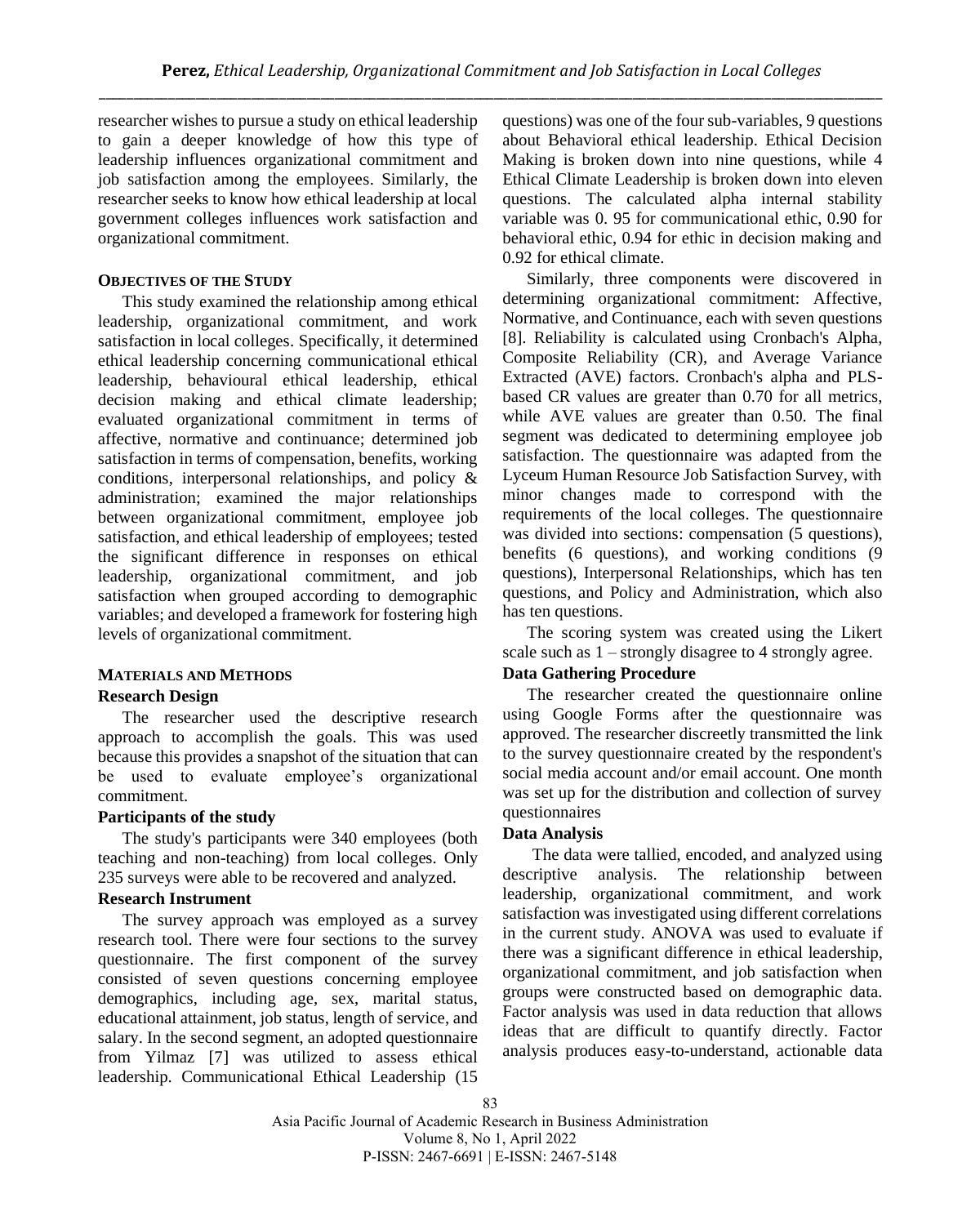by distilling a huge number of variables into a few comprehensible underlying elements.

# **Ethical Consideration**

The researcher took ethical concerns into account while conducting the study. The institution's President/Administrator/Head was requested for permission and kept informed about the study's purpose. The personal safety and interests of the participants, all of whom are professionals, shall be safeguarded. All the information regarding the participants was kept private and anonymous. The survey was completely optional

#### **RESULTS AND DISCUSSION**

**Table 1.** *Assessment on the Ethical Leadership, Organizational Climate and Job Satisfaction* 

|                                  | CМ   | SD   | VI | Rank |
|----------------------------------|------|------|----|------|
| <b>Ethical Leadership</b>        | 3.27 | 0.65 | A  |      |
| Communicational                  | 3.28 | 0.65 | A  | 2    |
| <b>Behavioral</b>                | 3.24 | 0.65 | A  | 3    |
| <b>Ethical Decision Making</b>   | 3.21 | 0.62 | A  | 4    |
| Ethical Climate Leadership       | 3.34 | 0.67 | A  | 1    |
| <b>Organizational Commitment</b> | 2.90 | 0.51 | A  |      |
| Affective                        | 2.78 | 0.45 | A  | 2.5  |
| <i>Normative</i>                 | 3.14 | 0.55 | A  | 1    |
| Continuance                      | 2.78 | 0.54 | A  | 2.5  |
| <b>Job Satisfaction</b>          | 3.11 | 0.76 | A  |      |
| Compensation                     | 2.98 | 0.73 | A  | 4    |
| <b>Benefits</b>                  | 2.92 | 0.92 | A  | 5    |
| <b>Working Condition</b>         | 3.17 | 0.76 | A  | 3    |
| Interpersonal Relationship       | 3.25 | 0.65 | A  | 1    |
| Policy and Administration        | 3.22 | 0.68 | A  | 2    |

Table 1 summarizes local colleges' ethical leadership, work satisfaction, and organizational commitment. Ethical climate leadership has the greatest weighted mean of 3.34 in terms of ethical leadership. To summarize, the local colleges' composite mean for ethical leadership is 3.27, indicating that employees agreed with the statement provided. Employees led by highly ethical executives reported higher work satisfaction and organizational engagement than employees led by less ethical leaders, according to Yates [9]. Employees indicated that ethical leadership had no discernible effect on their level of organizational citizenship behavior.

For organizational commitment, employees' normative commitment obtained a weighted mean of 3.14, while affective and continuation received a weighted mean of 2.78. The composite mean of organizational commitment is 2.90, indicating that employees agree or feel this dedication, but that it might be improved. Lastly, in terms of job satisfaction, employees valued interpersonal relationships with a mean of 3.25. Followed by policy and administration, working conditions, then compensation and benefits. Job satisfaction's composite mean is 3.11.

According to Yates' [9] research, employees led by highly ethical leaders reported higher work satisfaction and organizational commitment than employees led by less ethical leaders. Employees indicated that ethical leadership had no discernible effect on their level of organizational citizenship behavior. Furthermore, Kim and Vandenberghe [10] discovered that follower affective and normative commitment were linked to perceived organizational support. Furthermore, the link between ethical leadership and perceived organizational support was stronger at high levels of empowerment. This moderating effect also reduced the indirect relationship between ethical leadership and commitment components.

When the respondents are classified by age, Table 2 shows that there is no significant difference in ethical leadership. This indicates that the respondents' level of agreement on ethical leadership varies by age. Meanwhile, there is a significant difference in continuation commitment (f=2.737, p=0.044), with the result showing that respondents aged 30-39 years old had significantly lower continuance commitment than those aged 50 years and up. Furthermore, a significant difference exists in the level of satisfaction of respondents in terms of working conditions (f=3.699, p=0.013) where those respondents who belong to 20-39 years old have a significantly lower level of satisfaction on working condition than 40-49 years old.

Similar to the study of Eleswed, and Mohammed, [11], age as a demographic component was found to have an impact on organizational commitment. Furthermore, it was discovered that job satisfaction and organizational commitment had a favorable link. Brown and Trevio [12] found a link between having an ethical role model early in one's career and the perceptions of ethical leadership among subordinates.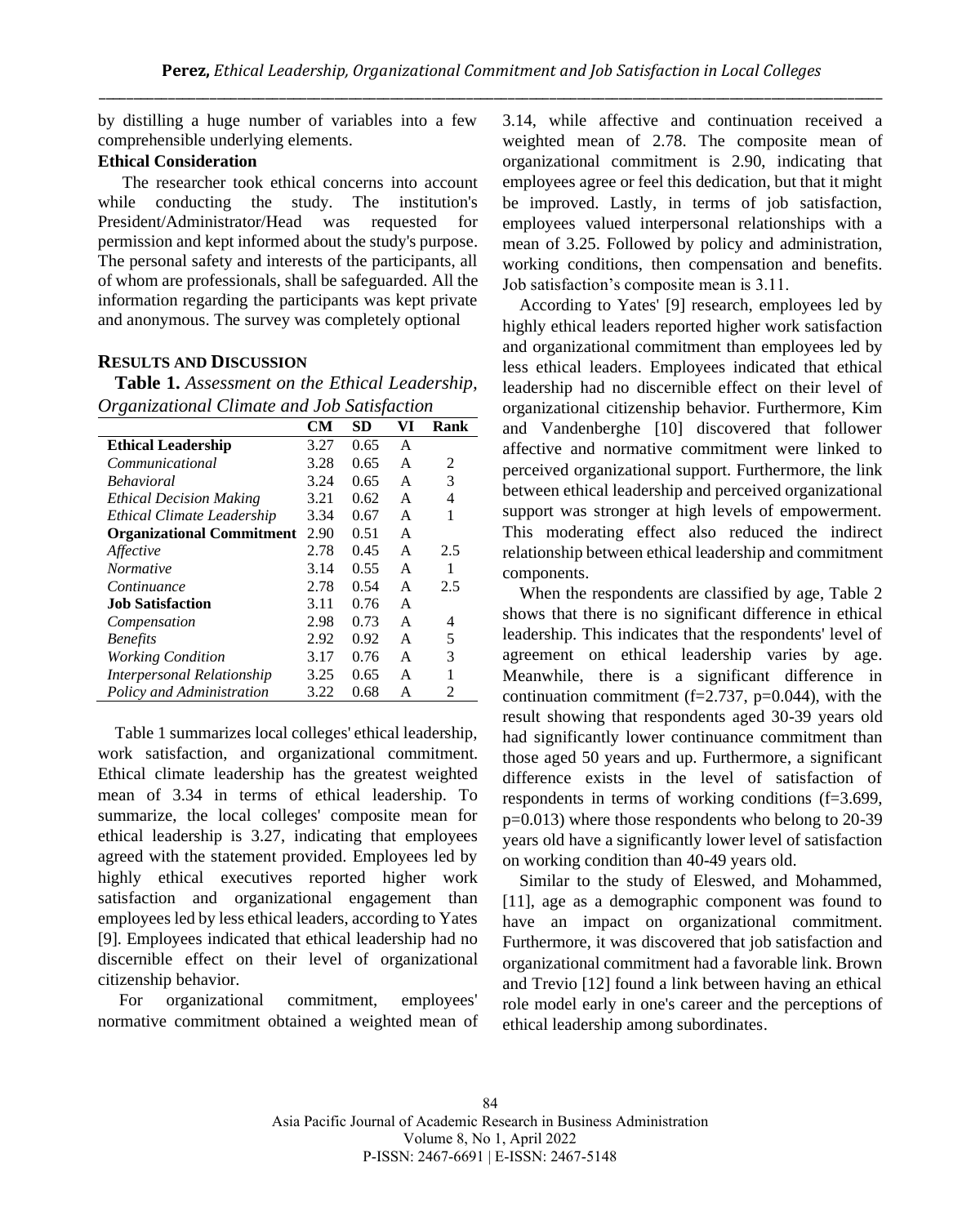|                                   |          | Age     |            | Sex     |          | Civil Status |         | <b>Educational Background</b> |            | <b>Job Status</b> |           | Length of Service |           | Salary  |
|-----------------------------------|----------|---------|------------|---------|----------|--------------|---------|-------------------------------|------------|-------------------|-----------|-------------------|-----------|---------|
|                                   | f-value  | p-value | t-value    | p-value | t-value  | p-value      | f-value | p-value                       | t-value    | p-value           | f-value   | p-value           | f-value   | p-value |
| <b>Ethical Leadership</b>         |          |         |            |         |          |              |         |                               |            |                   |           |                   |           |         |
| Communicational                   | 0.703    | 0.551   | $-0.241$   | 0.81    | 0.208    | 0.835        | 0.739   | 0.53                          | $2.414*$   | 0.017             | $3.945**$ | 0.009             | 2.435     | 0.066   |
| <b>Behavioral</b>                 | 0.589    | 0.623   | $-0.416$   | 0.678   | 0.104    | 0.917        | 0.414   | 0.743                         | $2.045*$   | 0.042             | 3.399*    | 0.019             | 1.936     | 0.125   |
| <b>Ethical Decision Making</b>    | 1.249    | 0.293   | 0.067      | 0.946   | $-1.269$ | 0.206        | 0.207   | 0.892                         | $3.391**$  | 0.001             | 1.437     | 0.233             | 2.881*    | 0.037   |
| <b>Ethical Climate Leadership</b> | 0.673    | 0.569   | $-0.369$   | 0.713   | 0.801    | 0.424        | 0.746   | 0.526                         | 1.793      | 0.074             | $3.035*$  | 0.03              | 2.237     | 0.085   |
| <b>Organizational Commitment</b>  |          |         |            |         |          |              |         |                               |            |                   |           |                   |           |         |
| Affective                         | 0.448    | 0.719   | $-0.669$   | 0.504   | $-0.334$ | 0.739        | 0.638   | 0.591                         | 1.582      | 0.115             | 1.056     | 0.369             | 2.891*    | 0.036   |
| Normative                         | 0.236    | 0.872   | $-0.595$   | 0.552   | $-0.393$ | 0.695        | 0.286   | 0.836                         | 1.897      | 0.059             | 1.927     | 0.126             | 0.698     | 0.554   |
| Continuance                       | $2.737*$ | 0.044   | $-0.549$   | 0.583   | $2.432*$ | 0.016        | 1.318   | 0.269                         | $-1.001$   | 0.318             | 1.059     | 0.367             | $4.207**$ | 0.006   |
| <b>Job Satisfaction</b>           |          |         |            |         |          |              |         |                               |            |                   |           |                   |           |         |
| Compensation                      | 0.358    | 0.783   | $-2.142*$  | 0.033   | 0.186    | 0.852        | 1.63    | 0.183                         | $-2.475*$  | 0.014             | 0.206     | 0.892             | 0.636     | 0.592   |
| <b>Benefits</b>                   | 0.825    | 0.481   | $-2.578*$  | 0.011   | 1.158    | 0.248        | 1.037   | 0.377                         | $-5.821**$ | $\Omega$          | 0.157     | 0.925             | 2.427     | 0.066   |
| <b>Working Condition</b>          | 3.699*   | 0.013   | $-2.994**$ | 0.003   | $2.333*$ | 0.02         | 1.372   | 0.252                         | $-2.570*$  | 0.011             | 0.709     | 0.548             | 2.886*    | 0.036   |
| <b>Interpersonal Relationship</b> | 1.427    | 0.236   | $-2.054*$  | 0.041   | 0.443    | 0.658        | 1.203   | 0.309                         | $-0.453$   | 0.651             | 2.013     | 0.113             | 0.718     | 0.542   |
| Policy and Administration         | 1.519    | 0.21    | $-2.617**$ | 0.009   | 1.489    | 0.138        | 0.244   | 0.865                         | $-0.202$   | 0.84              | 3.495*    | 0.016             | 0.702     | 0.551   |

**Table 2.** *Differences on Ethical Leadership, Organizational Commitment, and Job Satisfaction when the respondents were grouped according to Profile Variables*

\*Significant; \*\* Highly Significant

This effect was mitigated by leader age, as expected, with older leaders having a higher link between career mentoring and ethical leadership. The relationship between childhood ethical role models and ethical leadership ratings was also moderated by leader age, with younger leaders' having had childhood ethical role models being more strongly and favorably linked to ethical leadership. According to the findings, top management ethical role models had little influence.

Table 2 also reveals that there is no significant difference in the responses for ethical leadership and organizational commitment when the respondents are grouped by sex with estimated p-values greater than 0.05 alpha level. This suggests that males and females have similar responses when it comes to ethical leadership and organizational commitment. Ertürk's [13] findings reveal that organizational commitment of teachers of various genders, branches, ages, and seniorities, ethical leadership behaviors of school principals, and trust perception of school principals are all similar. Teachers' views of school principal ethical leadership and trust; school principal ethical leadership actions and teachers' commitment revealed that teachers' perceptions of trust and organizational commitment had a positive and high level of relationship. Teachers' perceptions of school principals' ethical leadership behavior, teachers' perceptions of trust in the school principal, and a positive and highly significant relationship between teachers' commitment, according to the findings, school principals' behaviors should be ethical to increase teachers' trust and organizational commitment. School principals can receive comprehensive training in the areas of teaching and school administration, as well as leadership development.

In contrast to Chen, [14] found that subordinate job satisfaction, as well as trust and job satisfaction in relation to the subordinate's organizational commitment, are influenced by gender. Likewise, Karakus [15] found that

the ethical leadership behaviors of their school principals had a favorable impact on both male and female teachers' organizational commitment levels. Ethical leadership practices, on the other hand, have a greater impact on female instructors' commitment levels. Furthermore, older male instructors hold a more unfavorable view of their principals' ethical leadership actions than their younger colleagues. According to Nisha [16], female instructors are more dedicated than male professors in this challenging situation of a pandemic. Both female and male teachers exhibited low levels of organizational engagement.

There was no significant difference in overall job satisfaction between male and female educators during the Covid-19 outbreak. During the Covid-19 pandemic, this research revealed a positive and strong link between organizational commitment and job satisfaction. Meanwhile, when respondents are sorted by sex, there is a considerable difference in job satisfaction. In terms of remuneration, benefits, working conditions, interpersonal relationship, policy and administration, female respondents report a considerably greater degree of job satisfaction. Employee attitudes are linked to ethical leadership, and psychological empowerment fully mediates the link between ethical leadership and emotional commitment while only partially mediating the link between ethical leadership and job satisfaction. Brown and Trevio [17] discovered no gender differences in ethical leadership [18].

Table 2 also shows that no significant differences in responses for ethical leadership exist when respondents are classified by civil status and computed p-values are more than 0.05 alpha level. As a result, single and married respondents' ethical leadership responses are almost equal. Meanwhile, there is a substantial difference in respondents' organizational commitment in terms of continuation commitment ( $t=2.432$ ,  $p=0.016$ ), with unmarried (2.84) respondents having significantly higher continuance commitment than married ( $t=2.432$ ,  $p=0.016$ ) respondents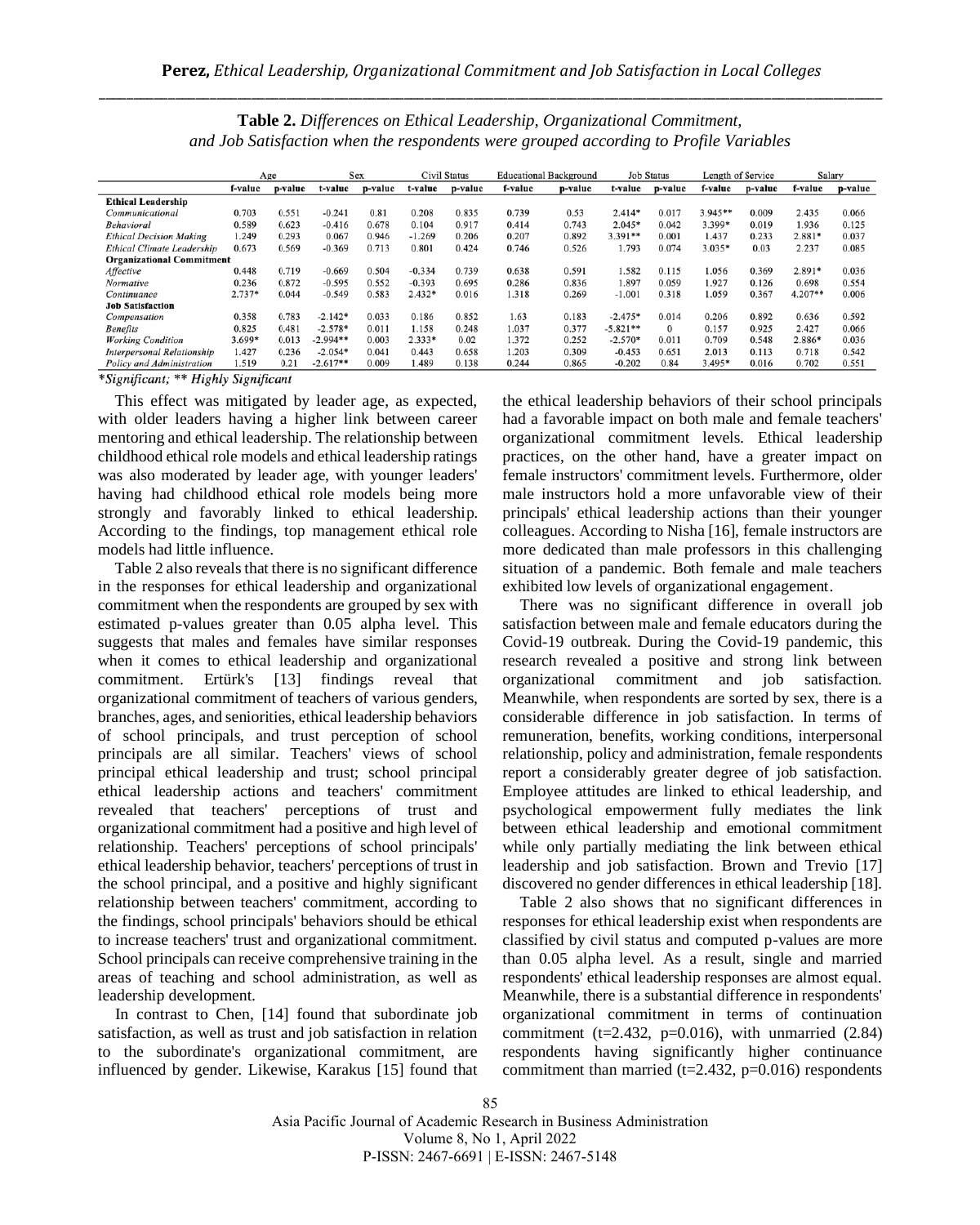(2.66). Furthermore, there is a significant difference in job satisfaction when it comes to working conditions (t=2.333, p=0.020). Unmarried respondents (M=3.25) were shown to be much happier with their working conditions than married respondents (M=3.01).

According to the computed p-values, which are all greater than 0.05 alpha levels, there is no significant difference in ethical leadership, organizational commitment, or job satisfaction among respondents' educational backgrounds, as shown in Table 2.

In contrast to the findings of Chen, [14] study, for both transformational and transactional leadership, the amount of education has an impact on subordinate work satisfaction. In terms of subordinate work satisfaction and organizational commitment, undergraduate and graduate education levels have an impact on trust. Gender has an impact on subordinate job happiness under transactional leadership, as well as trust and job satisfaction in relation to the subordinate's organizational commitment.

When respondents are classified by job status, there is a significant difference in terms of communication (t=2.414,  $p=0.017$ ), behavioral (t=2.045,  $p=0.042$ ), and ethical decision making  $(t=3.391, p=0.001)$ . The findings revealed that respondents with a contractual job status observe communicational, behavioral, and ethical decision-making in ethical leadership practices at a considerably higher rate than those with a permanent position. In terms of affective  $(t=1.582, p=.115)$ , normative  $(t=1.897, p=.059)$ , and continuity ( $t=1.001$ ,  $p=.318$ ) organizational commitment, there is no significant difference. This indicates that respondents with various employment statuses have varying levels of organizational commitment. In terms of remuneration (t= $-2.475$ , p= $.014$ ), benefits  $(-5.821, p.01)$ , and working conditions ( $t = -2.570$ ,  $p = 0.011$ ), there is a significant difference in job satisfaction (t=-2.475, p=.014). Respondents who are already permanent have much higher satisfaction than those who are on a contract.

There is a substantial difference in communicational  $(f=3.945, p=0.009)$  and ethical climate leadership  $(f=3.035, p=0.009)$ p=0.030) ethical leadership. In comparison to those with more than nine (9) years in service (M=3.04), individuals with less than three (3) years in service (3.39) have a considerably higher level of agreement communicational ethical leadership. At the same time, when compared to individuals with 6 to 9 years in service, they [less than 3 years] have a much higher level of agreement on ethical climate leadership (3.08). No significant difference exists on the organizational commitment in terms of affective  $(f=1.056, p=0.369)$ , normative  $(f=1.927, p=0.126)$  and continuance  $(f=1.059,$ p=0.367) when the respondents are grouped according to length of service. This signifies that the level of organizational commitment is considered diverse across respondents with different numbers of years in the service.

There is a substantial difference in work satisfaction between policy and administration (f=3.495, p=0.016). In terms of policy and administration, those with less than three years in the service had a significantly greater degree of satisfaction than those with six (6) or more years in the service.

When classified by salary, table 2 shows that there is a significant difference in ethical leadership in terms of ethical decision making  $(f=2.881, p=0.037)$ . The findings revealed that those earning P 31,000 or more have a much higher level of agreement on ethical decision-making than those earning less than P 10,000.

There is a significant difference in affective commitment  $(f=2.891, p=0.036)$  and continuation commitment  $(f=4.207, p=.006)$  when it comes to organizational commitment. The findings revealed that individuals earning less than 10,000 have a significantly higher degree of affective commitment than those earning 11,000-20,000, while those earning 21,000-30,000 have a much higher level of continuation commitment than those earning less than 10,000.

When it comes to job satisfaction, a significant difference exists in working conditions, where those respondents who are receiving 11,000-20,000 as salary have a significantly higher level of satisfaction in terms of their working condition than those respondents who are receiving less than 10,000. Contrary to the findings of Ashraf, [19] demographic characteristics have an indirect impact on organizational commitment through the mediation of remuneration structure and faculty job satisfaction, even though they have no direct impact on organizational commitment. Furthermore, remuneration structure has an important mediation function in the relationship between job satisfaction and demographics.

This is related to the findings of Malik, et al. [20] that job satisfaction, supervision quality, and pay satisfaction all had a substantial positive impact on faculty members' organizational commitment. They were very committed to the organization and pleased with their jobs, supervisors, salaries, coworkers, and advancement chances.

Data reveals that job type, income satisfaction, and quality supervision are all significant drivers of organizational commitment. They were also found to be happy with their supervisors, coworkers, salary, job, and opportunities for promotion at their universities. Teachers in higher education are not immune to low job satisfaction and organizational commitment, which can have negative economic and noneconomic consequences such as high departure turnover, reduced teaching effectiveness, and student intellectual advancement.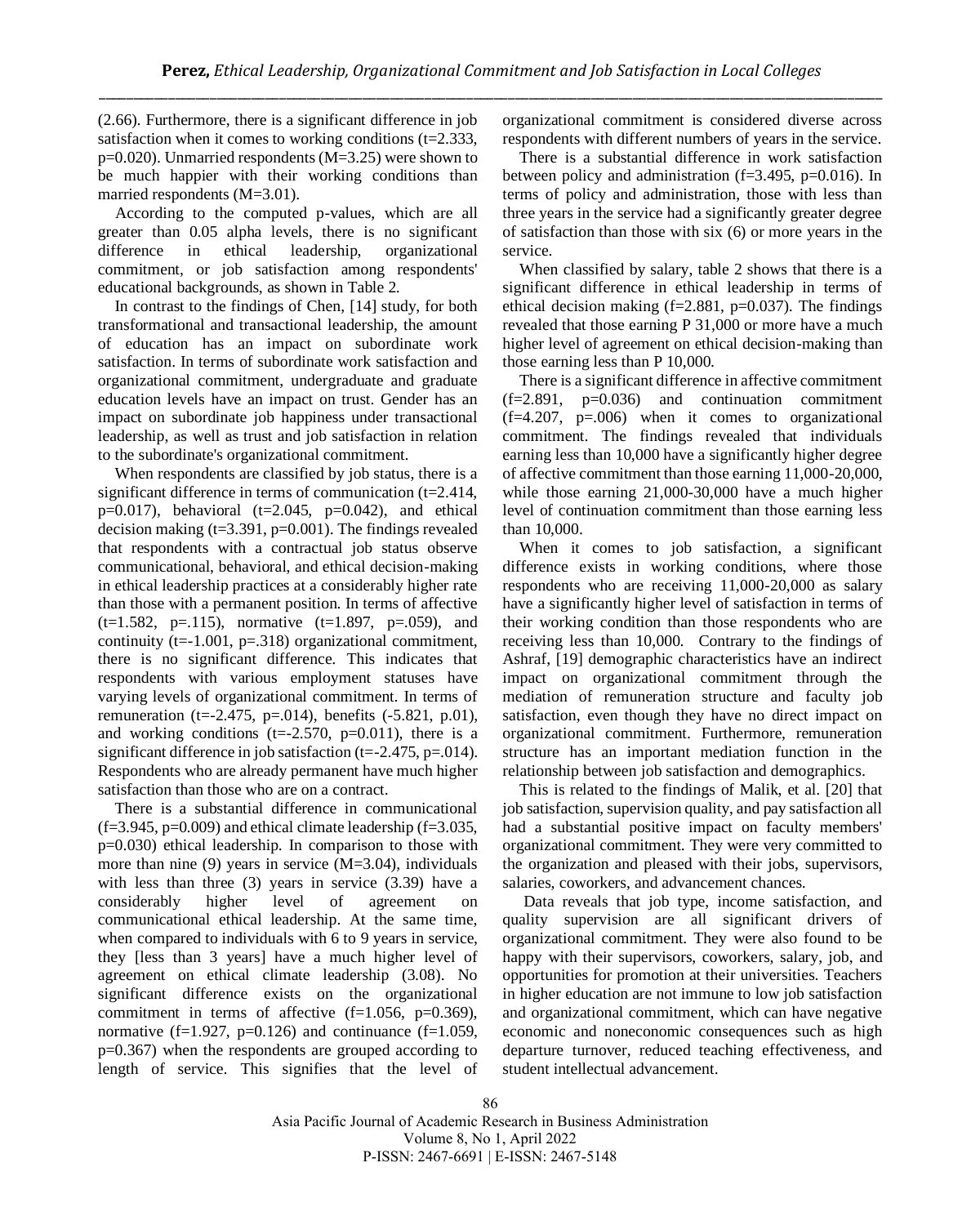|  | Perez, Ethical Leadership, Organizational Commitment and Job Satisfaction in Local Colleges |  |  |
|--|---------------------------------------------------------------------------------------------|--|--|
|  |                                                                                             |  |  |

| Cross-Correlation Among Ethical Leadership, Organizational Commitment, and Job Satisfaction |         |                          |                          |                          |                          |                          |                          |                          |
|---------------------------------------------------------------------------------------------|---------|--------------------------|--------------------------|--------------------------|--------------------------|--------------------------|--------------------------|--------------------------|
|                                                                                             |         | Communicational          | <b>Behavioral</b>        | <b>Decision</b>          | <b>Climate</b>           | <b>Affective</b>         | <b>Normative</b>         | <b>Continuance</b>       |
| Affective                                                                                   | r-value | $.436$ <sup>(**)</sup> ) | $.411$ (**)              | $.417$ <sup>**</sup> )   | $.425$ <sup>**</sup> )   |                          | $.555$ <sup>(**)</sup>   | .015                     |
|                                                                                             | p-value | .000                     | .000                     | .000                     | .000                     |                          | .000                     | .824                     |
| Normative                                                                                   | r-value | $.727$ <sup>(**)</sup> ) | $.733$ <sup>(**)</sup> ) | $.740$ <sup>(**)</sup> ) | $.765$ <sup>(**)</sup> ) | $.555$ <sup>(**)</sup>   |                          | $.405$ <sup>**</sup> )   |
|                                                                                             | p-value | .000                     | .000                     | .000                     | .000                     | .000                     |                          | .000                     |
| Continuance                                                                                 | r-value | $.434$ <sup>(**)</sup> ) | $.463$ <sup>**</sup> )   | $.401$ <sup>(**)</sup> ) | $.475$ <sup>**</sup> )   | .015                     | $.405$ <sup>(**)</sup> ) | $\mathbf{I}$             |
|                                                                                             | p-value | .000                     | .000                     | .000                     | .000                     | .824                     | .000                     |                          |
| Compensation                                                                                | r-value | $.425$ <sup>**</sup> )   | $.391$ <sup>(**)</sup> ) | $.392$ <sup>(**)</sup> ) | $.427$ <sup>(**)</sup> ) | $.177$ <sup>(**)</sup> ) | $.505$ <sup>(**)</sup> ) | $.461$ <sup>**</sup> )   |
|                                                                                             | p-value | .000                     | .000                     | .000                     | .000                     | .007                     | .000                     | .000                     |
| <b>Benefits</b>                                                                             | r-value | $.289$ <sup>(**)</sup> ) | $.263$ <sup>(**)</sup> ) | $.200$ (**)              | $.323$ <sup>(**)</sup> ) | $.168$ <sup>(**)</sup> ) | $.268$ <sup>(**)</sup> ) | $.399$ <sup>(**)</sup> ) |
|                                                                                             | p-value | .000                     | .000                     | .002                     | .000.                    | .010                     | .000                     | .000                     |
| <b>Working Condition</b>                                                                    | r-value | $.577$ (**)              | $.566$ <sup>(**)</sup>   | $.505$ <sup>(**)</sup>   | $.614$ <sup>(**)</sup> ) | $.303$ <sup>(**)</sup> ) | $.514$ <sup>(**)</sup> ) | $.476$ <sup>**</sup> )   |
|                                                                                             | p-value | .000                     | .000                     | .000                     | .000                     | .000                     | .000                     | .000                     |
| Interpersonal                                                                               | r-value | $.759$ <sup>(**)</sup> ) | $.765$ <sup>**</sup> )   | $.705$ <sup>**</sup> )   | $.787$ <sup>(**)</sup> ) | $.448$ <sup>(**)</sup> ) | $.780$ <sup>(**)</sup> ) | $.496$ <sup>(**)</sup> ) |
| Relationship                                                                                | p-value | .000                     | .000                     | .000                     | .000                     | .000                     | .000                     | .000                     |
| Policy & Admin                                                                              | r-value | $.694$ <sup>(**)</sup> ) | $.705$ <sup>**</sup> )   | $.647$ <sup>(**)</sup> ) | $.729$ <sup>(**)</sup> ) | $.424$ <sup>(**)</sup> ) | $.722$ (**)              | $.443$ <sup>**</sup> )   |
|                                                                                             | p-value | .000                     | .000                     | .000                     | .000                     | .000                     | .000                     | .000                     |

**Table 3.**

Table 3 reveals that organizational commitment in terms of affective and continuous commitment and ethical leadership have a somewhat good association, whereas normative commitment and ethical leadership have a substantial positive relationship. Perceived organizational support was positively connected to follower affective and normative commitment [10]. Furthermore, the relationship between ethical leadership and perceived organizational support was stronger at high levels of empowerment. This moderating effect extended to the indirect relationship between ethical leadership and commitment components.

Meanwhile, both positive and negative employee attitudes are linked to ethical leadership, and psychological empowerment fully mediates the relationship between ethical leadership and affective commitment while only partially mediating the relationship between ethical leadership and job satisfaction [18].

Likewise, according to Celik, et al. [21] ethical leadership improves organizational commitment and work satisfaction, and organizational commitment improves job satisfaction. It was also revealed that organizational commitment can operate as a partial mediator between ethical leadership and job satisfaction.

Meanwhile, ethical leadership and job satisfaction in terms of compensation, perks, and working conditions have a small to moderate positive association. Furthermore, in terms of interpersonal connections, policy, and administration, there is a considerable positive relationship between ethical leadership and job satisfaction.

In terms of compensation, benefits, and working conditions, there is a significant low to moderate positive relationship between organizational commitment and job satisfaction, whereas in terms of interpersonal relationships and policy and administration, there is a moderate to strong positive relationship between organizational commitment and job satisfaction.

To establish a good organizational structure, job satisfaction and ethical leadership can help to increase organizational commitment. This is also consistent with the findings of Ullah et al [22], who found that ethical leadership improves staff innovation performance. Human and social capital, two types of intellectual capital, have been discovered to play a moderating influence in the ethical leadership – employee innovative performance link.

According to the findings of Madenoğlu, et al. [23] study school principals' ethical leadership behavior is the main predictor, while work satisfaction is the mediating variable on organizational commitment. Teachers' job happiness is influenced by school administrators' ethical leadership, and this instance helps to understand the level of organizational commitment.

According to a study by Bahadori et al. [24], there is a significant positive relationship between ethical leadership and organizational commitment among firefighters. Fire department managers can increase firefighters' organizational commitment, affective commitment, continuance commitment, and normative commitment and prevent them from quitting by using ethical leadership methods such as being a role model, improving management-employee relations, and establishing trust.

Also based on the results of the analysis of Ahad et al [25], there is a significant positive relationship between

Asia Pacific Journal of Academic Research in Business Administration Volume 8, No 1, April 2022 P-ISSN: 2467-6691 | E-ISSN: 2467-5148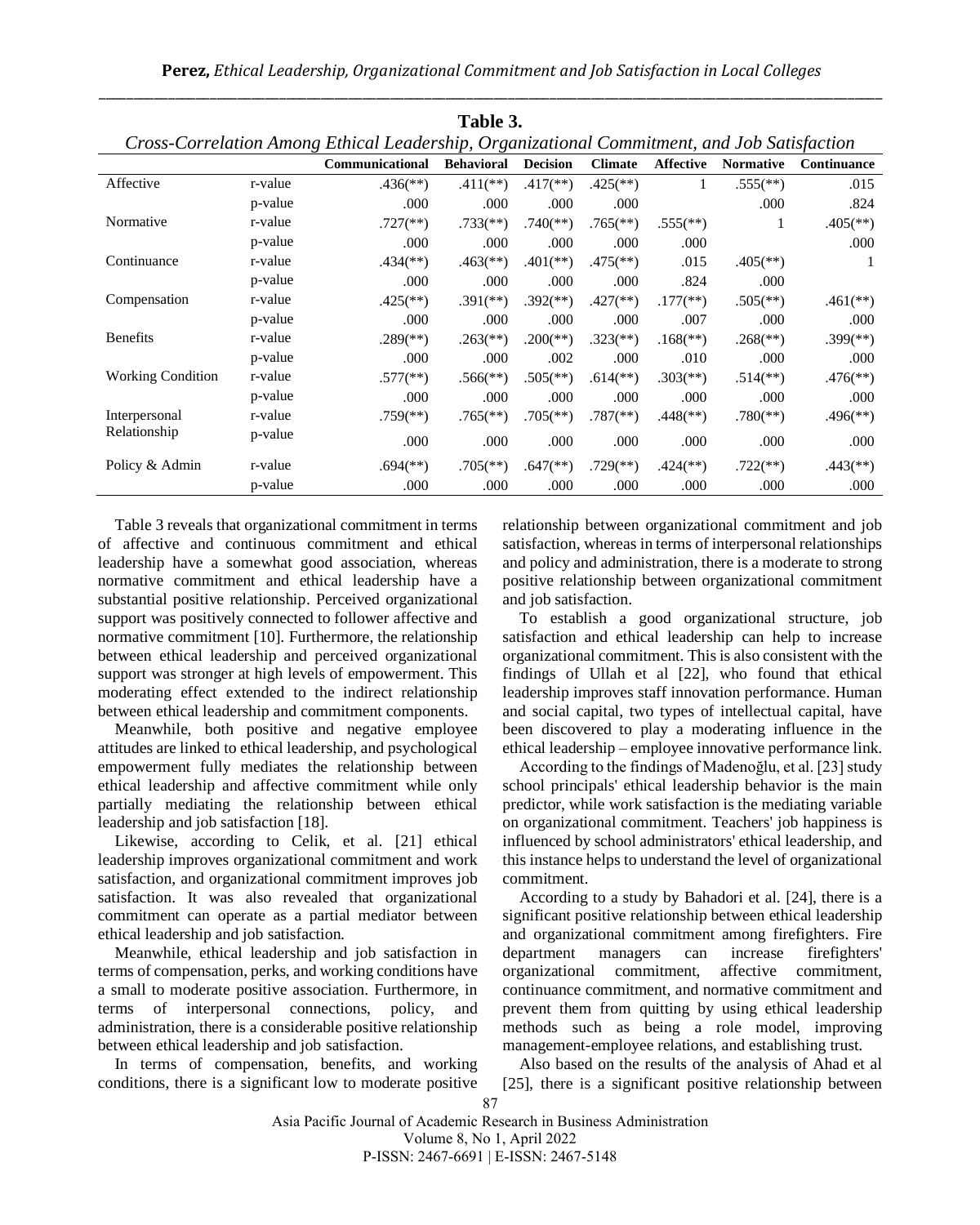work attitudes, organizational commitment, and emotional intelligence. Therefore, this study can be used as a guide to stakeholders in managing vocational colleges, teachers and organizations properly.

Based on the findings, the best leadership style is decided by the followers and the scenario in which the leader and followers interact. It is investigated that ethical leadership is a means for project managers to influence members of their teams. The findings suggest that ethical leadership is a powerful, context-specific tool that project managers may employ to boost project success [26]. Based on the findings of Abbas, and Kowang, [27], ethical leadership and Islamic work ethics have a favorable impact on employee commitment and job happiness.

According to a study by Jung, et al, [28], workplace loneliness reduced employee engagement with their occupations, which had a good association with organizational commitment. Furthermore, coworker exchange was found to mitigate the detrimental impact of workplace loneliness on job engagement, and employees' preservation of positive social exchange relationships with their coworkers was confirmed to be a crucial component in reducing the negative impact of workplace loneliness.

The outcome of the factor analysis employing the variables in the study is shown in Table 4. After simplifying the greatest common variation from all variables and putting them into a common score, these are the things that fall on the value of 0.8. This is a method for condensing many variables into a smaller number of parameters.

The best term to describe all the parts is inspirational leadership, which is about boosting employees' capacity to lead in a style that works for them while also encouraging others to push themselves, achieve more, and achieve that potential. Employees gain greater confidence in what they can do and apply that confidence to benefit the company they work for. The methods used to accomplish this vary from person to person and company to company, but the result is always the same: employees gain greater confidence in what they can do and apply that confidence to benefit the company they work for.

The key to inspiring leadership is awareness - both of oneself and of those around. An employee cannot inspire others unless he or she first inspire oneself, which means figuring out what inspires and using it to motivate others. Inspiring leadership is built on a foundation of principles and ensuring that those values are reflected in one's actions. By acting in line with own values, he can inspire others to behave in accordance with theirs. It is easier if the people leading share own ideals, but even if their values are not perfectly aligned, leaders can still be inspirational.

| Table 4. |  |
|----------|--|
|----------|--|

|  | Inspirational Leadership the Proposed Variable |  |  |  |
|--|------------------------------------------------|--|--|--|
|--|------------------------------------------------|--|--|--|

#### *Motivational Atmosphere* **My supervisor-**

1. lead by example; sets an appropriate setting to show employees how creative they are.

2. knows what employee wants and makes it very clear to

- them as well by providing free discussion venues.
- 3. defines the size of the school work.
- 4. sets the school guidelines correctly
- 5. thoroughly approaches solutions generation by
- understanding what motivates each individual employee.
- 6. effectively executes collective decisions in schools.
- 7. recognizes that supporting employee motivation is a
- process and bravely behaves before the occurrences

8. does the activities in accordance with the reality principle

and supports employee motivation by making it measurable *Professional values and behaviour*

## **My supervisor-**

- 1. recognizes staff can think differently.
- 2. does a sense of responsibility with his/her own work.
- 3. guards the rights of individuals.
- 4. is anxious to study.
- 5. respects the social values in which it lives.
- 6. carries out his/her professional duties with honesty.
- 7. honestly behaves.
- 8. knows his behavior's boundaries.
- 9. is gracious.
- 10. is treating everybody equally.
- 11. can assess himself.
- 12. deals fairly with employees.
- 13. is simple.
- 14. does not judge employees on their personal qualities.
- 15. has affirmation that is near to reality.

#### *Motivational drive*

#### **My supervisor-**

- 1. fairly rewards the success of her employees.
- 2. gives supervisors and colleagues recognition
- 3. creates a sense of gratitude to others for their services.
- 4. is striving to improve professional efficiency.
- 5. outlines specific future goals.
- 6. is concerned about the superior and co-workers wellness employees
- 7. grants the position-proportionate authority
- 8. is encouraging staff.

## *Professional Relationship*

#### **My supervisor-**

- 1. provides opportunities for employee social interaction
- 2. has a sense of belonging when working with a group
- 3. participates constructively and intelligently in talks.
- 4. maintains a cordial relationship with her bosses or superiors.
	-
- 5. has a nice one Relations on or off campus between supervisors and employees
- 5. approaches teachers with compassion
- 6. makes staff aware of the problems
- 7. respects the people around him.

Asia Pacific Journal of Academic Research in Business Administration Volume 8, No 1, April 2022 P-ISSN: 2467-6691 | E-ISSN: 2467-5148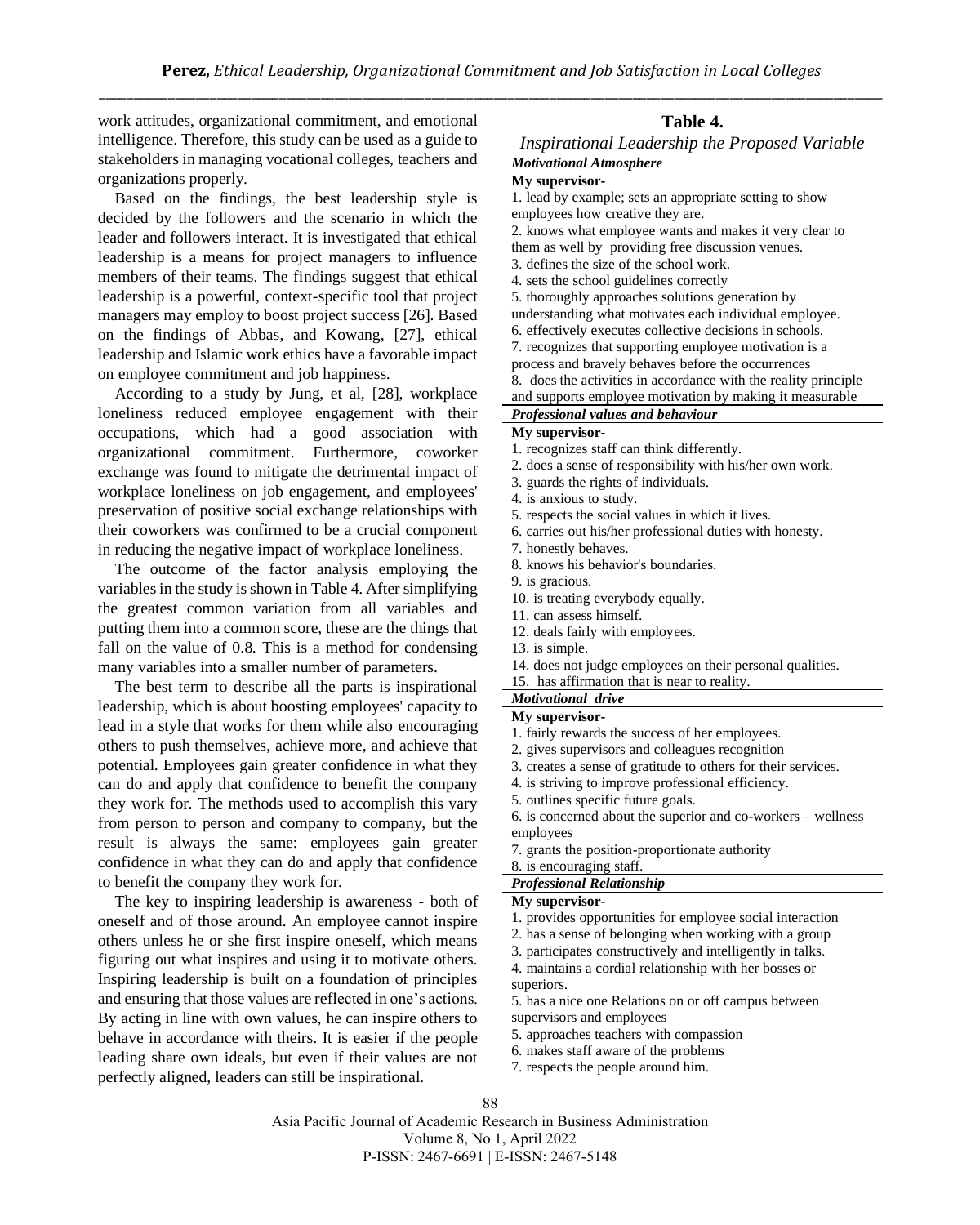Those who actively seek to understand their own values, motivations, and inspirations, as well as the values, motivators, and inspirations of the people they lead, are more likely to succeed as inspirational leaders. Instead, four sub factors were created: motivating atmosphere, professional ideals and behavior, motivational drive, and professional relationship.

Creating a motivational environment for employees begins with encouraging oneself. Aligning organizational goals with employee goals through understanding what the employee's desire and making it obvious to them. Leaders must recognize that supporting employee motivation is a process and understanding what motivates them make employee motivation measurable to keep it up.

The qualities that many businesses desire in their employees are referred to as professional values. The character traits embraced and exhibited at work to signify success are professional values. Furthermore, these professional principles usually include the soft skills and behaviors that are necessary for growth in the workplace. People are compelled to take specific behaviors to relieve the internal tension generated by unfulfilled demands, according to the drive theory of motivation. A professional relationship is an interpersonal connection that exists between two or more persons in the workplace. Professional partnerships are more formal than personal relationships. Because workplace culture and professional expectations typically determine how employees should interact with one another, this is the case. When these expectations are met, personal challenges and situations are less likely to interrupt corporate operations.



#### Fig 1. Proposed Framework to enhance Organizational Commitment (*ABPEREZ ORGANIZATIONAL COMMITMENT)*

The proposed Framework is shown in Figure 1. Employee commitment can be improved by having ethical and inspiring leaders. Employees will be satisfied with their jobs if they are completely satisfied with the leaders who lead them. Employees' organizational citizenship behavior is mediated by job satisfaction and organizational commitment, both of which are influenced by ethical leadership. Employee work satisfaction and organizational commitment are mediated by the ethical climate established by ethical leadership in Bosnia  $_{[2]}$ and Herzegovina's private universities, which increases organizational citizenship behavior [29].

#### **CONCLUSION AND RECOMMENDATION**

Among ethical leadership, climate leadership garnered the highest rank, communication comes next, followed by behavioral decision-making, and finally ethical decisionmaking. Employees place a high value on normative commitment, with both affective and continuance receiving the same value. Employees rated the interpersonal relationship with the highest weighted mean as the most important. Policy and administration come next, followed by working conditions, salary, and benefits. The composite mean of job satisfaction is agree, which suggests that all the variables listed can satisfy employees.

Organizational commitment in terms of affective and continuous commitment and ethical leadership have moderately good association, whereas normative commitment and ethical leadership have a substantial positive link. There is a modest to moderate positive relationship between ethical leadership and job satisfaction in terms of pay, benefits, and job pleasure. Furthermore, in terms of interpersonal relationships, policy, and administration, there is a significant strong positive relationship between ethical leadership and job satisfaction, as well as a significant low to moderate positive relationship between organizational commitment and job satisfaction in terms of compensation, benefits, and working conditions, and a moderate to strong positive relationship between organizational commitment and job satisfaction.

Age, sex, civil status, and educational attainment had no significant impact on ethical leadership, organizational commitment, or work satisfaction; but length of service, job position, and salary do. A proposed framework is prepared to improve job satisfaction and foster ethical leadership that can boost organizational commitment.

The Local Government Unit may allocate fund to their respective Local Colleges and Universities to improve ethical leadership, organizational dedication, and work satisfaction. The respective Local Colleges may enforce improvement on behaviors and address properly the ethical concerns within their jurisdiction. The Local Colleges may sustain job satisfaction among employees to promote affective commitment through long-term commitment, placement of suitable talents, credentials, and competence. The institution may develop interpersonal relationship-related activities and programs. The framework developed may be used as a tool to improve organizational commitment by focusing on job satisfaction, ethical and inspirational leadership. A comparable study could be undertaken in a different location in the future to compare the results.

#### **REFERENCES**

- [1] Aronson, E. (2001) "Integrating Leadership Styles and Ethical Perspectives" *Canadian Journal of Administrative Science*s, 18(4):244-256.
- [2] April, K., Peters, K., Locke, K. ve Mlambo, C. (2010) "Ethics and Leadership: Enablers and Stumbling Blocks" *Journal of Public Affairs*, 10:152-172.

Asia Pacific Journal of Academic Research in Business Administration Volume 8, No 1, April 2022 P-ISSN: 2467-6691 | E-ISSN: 2467-5148

89